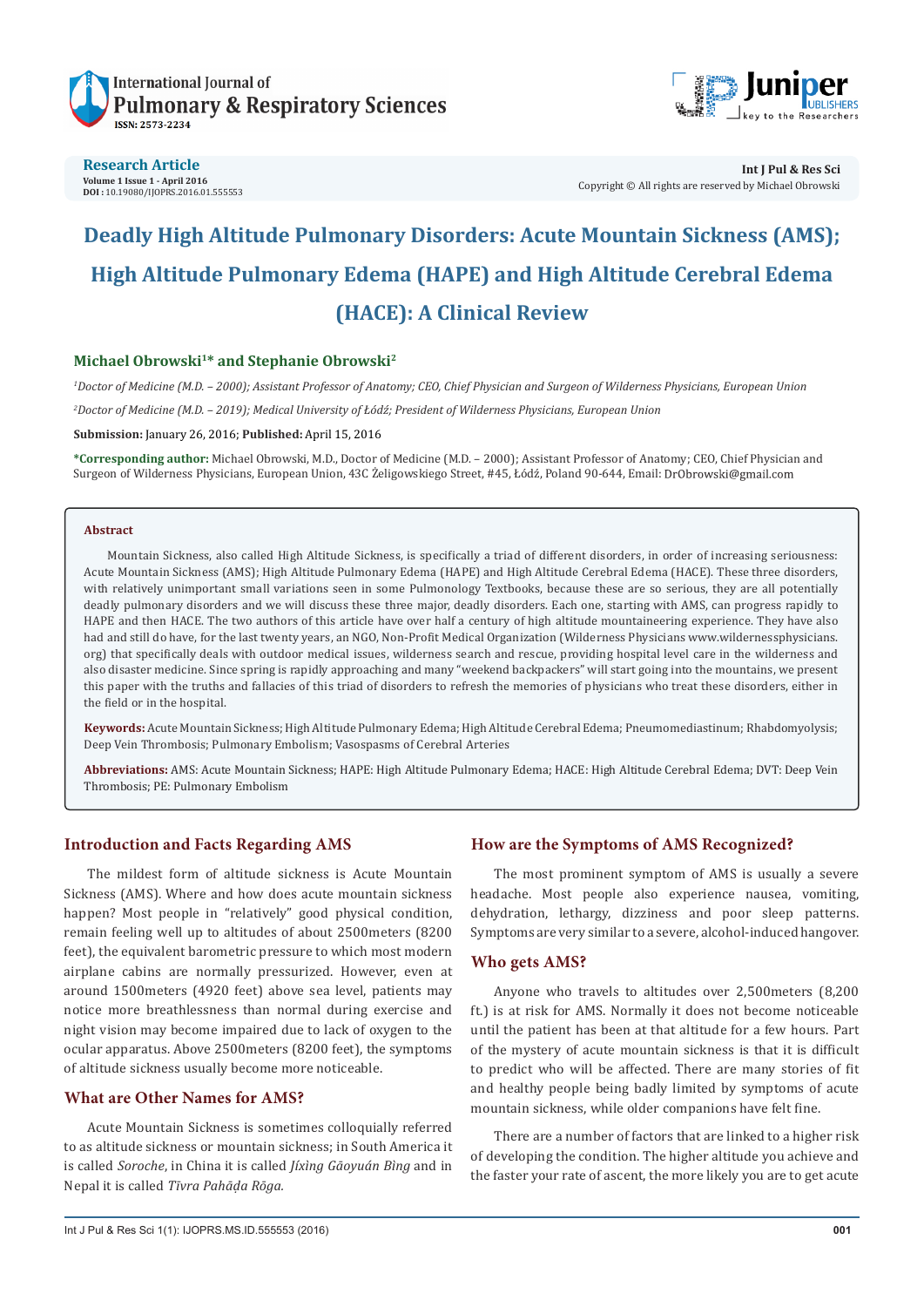mountain sickness. If you have a previous history of suffering from acute mountain sickness, then you are probably more likely to get it again. Older people tend to get less AMS – but this could be because they have more common sense and ascend less quickly. Physical fitness is a suspected key factor, obviously because the patient is in better condition. Smokers are at a much higher risk of AMS due to already having decreased lung function and lung elasticity, combining that with low oxygen concentration at higher altitude increases the probability of AMS, HAPE and HACE [1].

# **What Causes Altitude Sickness?**

There is much less oxygen high in the mountains so it is reasonable to accept the fact that travelling to high altitude will cause people to feel sick. The problem is, how this shortage of oxygen actually leads to altitude sickness is not fully understood. Some scientists believe that it is due to swelling of the brain but the evidence for this hypothesis is not conclusive. The theory is that in susceptible individuals, swelling could cause a small increase of the pressure inside the skull and lead to symptoms of acute mountain sickness. The swelling may be due to increased blood flow to the brain or any increased permeability [2] of blood vessels in the brain caused by a decrease in the  $\text{pO}_2$ . Altitude sickness has three forms. Mild altitude sickness is called acute mountain sickness (AMS) and is quite similar to a hangover - it causes headache, nausea and fatigue. This is very common: some people are only slightly affected, others feel very sick. However, if a patient has AMS, this should be taken as a warning sign that this patient is at risk of developing the serious forms of altitude sickness: HAPE and HACE. Both HAPE and HACE can develop rapidly and be fatal within hours.

$$
p = p_0 \cdot \left(1 - \frac{L \cdot h}{T_0}\right)^{\frac{q \cdot M}{R \cdot L}} \approx p_0 \cdot \left(1 - \frac{g \cdot h}{c_p \cdot T_0}\right)^{\frac{c_p \cdot M}{R}} \approx p_0 \cdot \exp\left(-\frac{g \cdot M \cdot h}{R \cdot T_0}\right),
$$
  
**Figure 1:** Atmospheric Pressure Calculation.

Atmospheric Pressure (also called Barometric Pressure) at sea level is 14.7 psi (101.3 kPa). For calculating any atmospheric pressure within the troposphere (from the surface of the earth up to an altitude of about 12 miles or 20 km.) use this simple formula [3] Figure 1.

| Parameter                  | <b>Description</b>                          | Value                       |
|----------------------------|---------------------------------------------|-----------------------------|
| $p_{\scriptscriptstyle n}$ | sea level standard atmospheric pressure     | 101325 Pa                   |
|                            | temperature lapse rate, = $g/c$ for dry air | $0.0065$ K/m                |
|                            | constant pressure specific heat             | $\sim 1007$ J/(kg•K)        |
|                            | sea level standard temperature              | 288.15 K                    |
| g                          | Earth-surface gravitational acceleration    | 9.80665 m/s <sup>2</sup>    |
| M                          | molar mass of dry air                       | $0.0289644$ kg/mol          |
|                            | universal gas constant                      | $8.31447$ [/(mol $\cdot$ K) |

#### **Where the Constant Parameters are as Described Below**

This ability to calculate the atmospheric pressure can quite accurately help with treatment of the patient, however we will repeat this several times, the single most important treatment is to evacuate the patient down the mountain.

#### **What are the treatments for AMS?**

**002**

I*t is better to prevent acute mountain sickness than to try and treat it*! The patient needs to follow the "Golden Rule of Mountaineering" and ascend slowly, which will give their body time to acclimatize as they ascend. They will be less likely to develop AMS. If a back packer has been climbing for any amount of time, they will see the most experienced (and smartest) mountaineers climbing at a SLOW, steady pace. This is not because they are old and decrepit, this is because they are smart and are slowly acclimatizing to the increase in altitude. However, if a mountaineer needs to go up more quickly, they could consider taking a drug called acetazolamide (also known as Diamox). Acetazolamide is a *carbonic anhydrase inhibitor* that is used for the medical treatment of glaucoma, epileptic seizures, idiopathic intracranial hypertension, altitude sickness,

cystinuria (a rare condition in which stones made from an amino acid called cysteine form in the kidney, ureter, and bladder), periodic paralysis, central sleep apnea and dural ectasia (a widening of the dural sac surrounding the spinal cord).There is now good evidence that acetazolamide reduces symptoms of AMS in trekkers and mountaineers, although it may have some unusual side-effects such as causing the extremities to tingle or food, especially fluids, taste strange.

As with any of the three forms of altitude sickness, if the patient has acute mountain sickness, the best treatment is descent. Painkillers may ease the headache, but they will not treat the condition. Acetaminophen (Paracetamol) is the safest, avoid these pain killers if they have codeine in them, as there are no definitive studies on the effect of codeine on AMS. The patient may be extremely thirsty, however increasing fluid intake should be done with caution, as an increased intravascular volume can exacerbate HAPE and HACE. If possible, a 22 Gauge (25 mm.) I.V. Catheter (Venflon®) should be securely placed and either flushed with heparin and capped off or if a long transport down the mountain is expected in a Gamow Bag or on a stretcher, you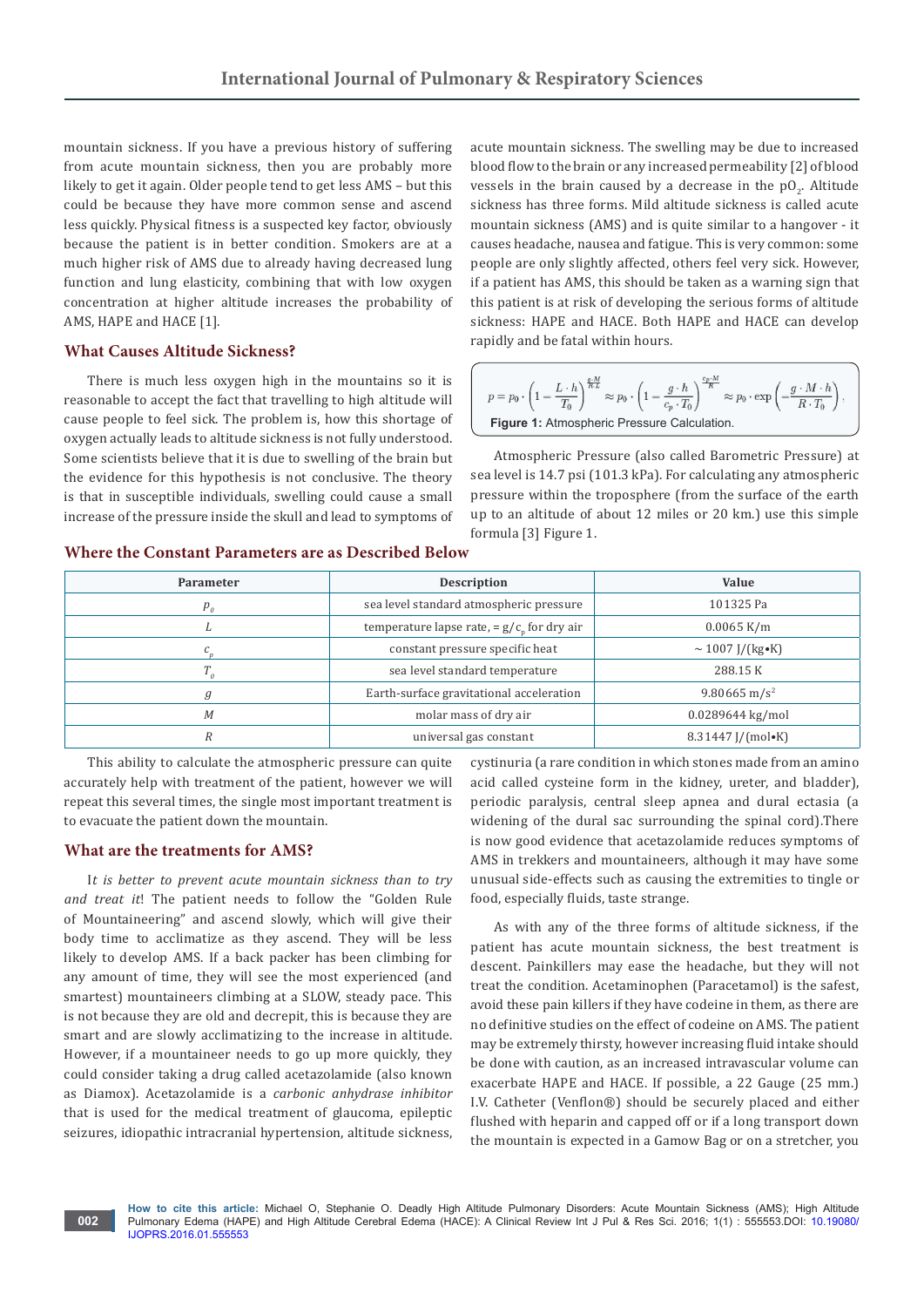can give 0.9% Normal Saline at a TKO (To Keep Open) rate or D5W, also at a TKO rate. Avoid colloids because again, the effects of colloids on the brain in HACE have not been extensively studied. Acetazolamide may be helpful, especially if the patient needs to stay at the same altitude. DO NOT however delay descending with the patient in order to place an I.V. Catheter. The priority is to get the patient to descend as rapidly as possible and the patient should be strongly encouraged to descend, regardless of the reason they need to stay up high, as they may rapidly develop HAPE or HACE and die. Resting for a day or two at a lower altitude might give their body time to acclimate and then they can attempt to increase their altitude again, but even slower than before. It is not clearly understood why, but once a patient has had AMS, they are more susceptible to reoccurrences. It is essential that the patient should NEVER go up higher, instead of lower, if they have AMS as they will exacerbate the symptoms and risk rapidly progressing to HAPE or HACE. This triad always has to be thought of concomitantly during the treatment of anyone with the initial symptoms of AMS.

# **The Golden Rules of AMS to tell Patients**

- If you feel unwell, you have altitude sickness until proven otherwise
- Do not ascend further if you have any symptoms of altitude sickness
- If you are getting worse then descend immediately
- Do not descend alone, you don't know what may happen
- Don't die of altitude sickness.

Every year, people die of altitude sickness. All of these deaths are preventable. If the person is travelling above 2500 meters (8200 feet), this information could save their life.

#### **What causes altitude sickness?**

Two things are certain to make altitude sickness very likely - ascending faster than 500 meters = 1,965 feet) per day and exercising vigorously (ie: backpacking). Physically fit individuals are not protected – even Olympic athletes get altitude sickness. Altitude sickness happens because there is less oxygen in the air that you are breathing at high altitudes.

# **Altitude Sickness Prevention**

**003**

Gain altitude slowly, take it easy and give your body time to get used to the altitude. The body has an amazing ability to acclimatize to altitude, but it needs time. For instance, it takes about a week to adapt to an altitude of 5000 meters (16,404 feet), two weeks is better. When these two authors hiked up to "Base Camp Everest South"(28°0′26″N 86°51′34″E) (5364 meters = 17,598 feet) they took two weeks of slow backpacking from Kathmandu to Base Camp Everest South. To save time and energy

before beginning the trek to Everest Base Camp, it is possible to take a plane to Lukla, but not recommended by these doctors due to the sudden increase in altitude. Nevertheless, the two authors of this article trekked from Kathmandu 1,400 meters (4,620 ft.) to Lukla at 2,843 meters (9,383 ft.) and rested overnight. From Lukla, they trekked upwards to the City of Namche Bazaar, which is often called the Sherpa Capital of Nepal because this is where most Everest Expeditions hire their Sherpas and get supplies. Namche Bazaar is situated at 3,440 meters (11,286 ft), following the Valley of the Dudh Kosi River. It took about two days of easy hiking to reach this village, which is a central hub of the area and full of wonderful local people. Typically at this point, climbers allow another day of rest for acclimatization, which the two authors did. When the locals found out we were doctors, they came to us with every ailment imaginable – but it was a wonderful experience and these terribly poor people paid us in some of the most wonderful food we have ever eaten and their magnificent company. The children were an absolute joy and they could not believe that a father and daughter doctor team actually existed. I don't think we cooked a single meal in any of the towns we stopped in due to the wonderful generosity of the Nepalese People. We then trekked another two days to Dingboche at 4,260 meters (13,976 ft.) before resting for another day for further acclimatization. Another two days took us to Everest Base CampSouth (5364 meters = 17,598 feet) via Gorakshep, the flat field below Kala Patthar, 5,545 meters (18,192 ft) and Mt. Pumori. The reason we relate our personal trek into veryhigh altitudes is because neither one of us suffered from any kind of AMS, one of us is past 40 and the other is in her 20's! If you just fly in, you miss the beauty of the countryside, the incredible people of Nepal, their hospitality and their incredible love of life and nature and you are at a very high risk of AMS!!

#### **Introduction And Facts Regarding HAPE**

HAPE stands for High Altitude Pulmonary Edema and this termsimply means "excess fluid accumulation in the lungs". Everyone who travels to high altitude should know about this triad (AMS, HAPE, HACE) and the fact that death can result rapidly from these disorders, do not ignore the symptoms!

#### **High Altitude Pulmonary Edema (HAPE)**

HAPE is a dangerous build-up of fluid in the lungs that prevents the alveoli from opening up and filling with fresh air with each breath. When this happens, the patient becomes progressively more and more short of oxygen, which in turn worsens the build-up of fluid in the lungs. In this way, HAPE can be fatal within hours.

#### **What are the Symptoms?**

HAPE usually develops after 2 or 3 days at altitudes above 2500 meters (8,202 feet). Typically the sufferer will be more breathless compared to those around them, especially on exertion. Most patients will have symptoms of acute mountain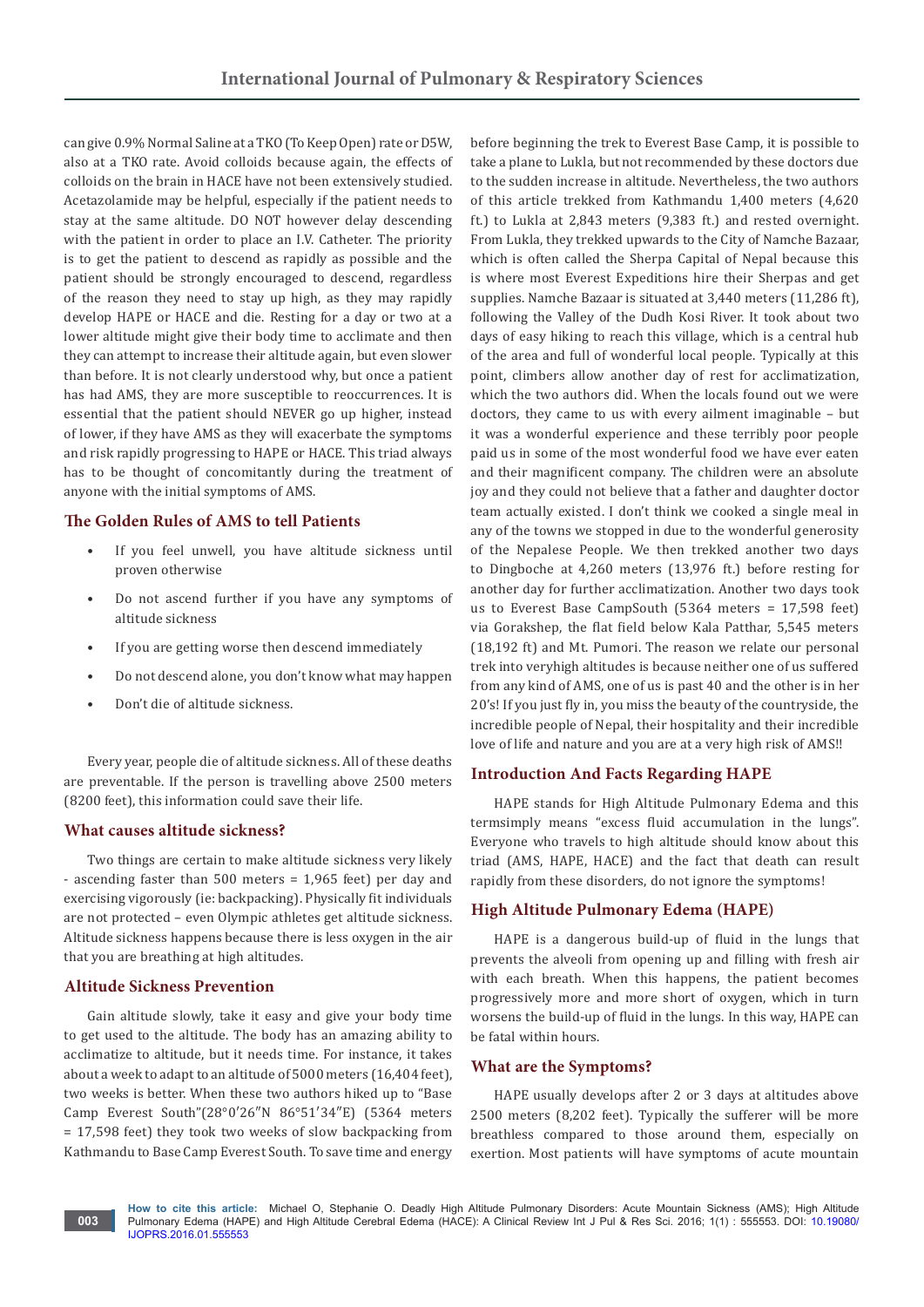sickness. Often, they will have a cough and this may produce a white or pink frothy sputum. The breathlessness will progress and soon they will be breathless even at rest. Heart rate may exhibit tachypnea, the lips may be cyanotic and the body temperature may be elevated. It is easy to confuse symptoms of HAPE with a chest infection, but at altitude HAPE must be suspected as your primary differential and the affected individual must be evacuated to a lower altitude immediately, preferably accompanied by the highest ranking medical person by education(in order of preference: physician, nurse or paramedic) on the mountain.

#### **Who gets HAPE?**

Unfortunately, it is currently impossible to predict who will get HAPE. People who have had HAPE before are much more likely to get it again. Therefore, there must be some factor that puts certain individuals at high risk of the condition. However, just like acute mountain sickness, there are some known risk factors. A fast rate of ascent and the altitude attained will make HAPE more likely. Vigorous exercise is also thought to make HAPE more likely and anecdotal evidence suggests that people with chest infections, symptoms of a common cold before ascent or smokers [1] may be at higher risk. One very good axiom to follow is to "climb high, sleep low" (Obrowski, M.H. – Denali – 1986 – unpublished). What this basically means that if you are attempting to climb a high mountain in stages (such as Denali, formerly known as Mt .McKinley – (5,190 meters or 20,310 feet), climb as high as you can on whatever number day you are on, establish a camp and then go down AT LEAST 150 to 200 meters (492 to 656 feet) to sleep – you will sleep better and exponentially reduce your chances of trying to sleep through a miserable night. You will also feel much better in the morning. In addition, while climbing, all experienced backpackers know they should hike/climb for 45 minutes of every hour and take a break for 15 minutes – giving the body a rest break helps with acclimatization. Whenever you take a break and feel the slightest symptoms of AMS, HAPE or HACE, come down immediately at least 150 meters (482 feet). As Mountaineering Physicians who run a non-profit wilderness organization (www. wildernessphysicians.org) for the past twenty years, we have recovered many dead "macho men" off of a mountain or simply had to leave them there as eternal popsicles to remind other climbers of what not to do!! No organization, including ours, will EVER risk the lives of their Rescue Physicians, Rescue Teamsor Search and Rescue Dogs to drag a corpse off a mountain – this is the brutal reality of High Altitude Mountaineering!!

#### **What Causes HAPE?**

Despite years of careful research the exact causes of HAPE remain poorly understood. Fluid has been shown to fill up the alveoli in the lungs preventing oxygen getting into the blood and causing the vicious circle of events that can kill people with

HAPE. As with many biological processes, many factors play a role in this condition and there is good evidence to support a number of theories about how this fluid accumulates in the lungs.

Normally, oxygen gets into your blood and is supplied to the body from your lungs. Each time you take a breath in, air rushes into the tiny alveoli at the end of all the bronchioles in your lungs. At the same time, blood from your heart is brought close to these thin-walled alveoli so that oxygen can move into your blood while waste products move out. Oxygen-rich blood then returns to the heart and is distributed to the body. If, by accident, a person inhaled a small object into their lungs, it would become stuck in one of the airways branches. Little oxygen would get to the downstream alveoli. To prevent this area of lung supplying blood starved of oxygen back to the heart (and therefore the rest of body), blood vessels in this area will constrict, self-protecting the body.

At high altitudes however, this same process occurs and is a cause of the disorder HAPE. The entire lung is starved of oxygen and therefore the entire lung reacts in the same way – blood vessels start constricting everywhere within the lung and not just in small areas. The blood in these vessels is constricted and the pressure goes up, the permeability of the vascular endothelium increases and fluid is forced out of the blood and into the alveoli. Reactive Oxygen Species (ROS) are formed in your blood when a patient is starved of oxygen. Some of these highly damaging molecules are produced as follows: The reduction of molecular oxygen  $(0_2)$  produces Superoxide ( $(0_2-)$ ; Dismutation of Superoxide produces Hydrogen Peroxide (H<sub>2</sub>O<sub>2</sub>); H<sub>2</sub>O<sub>2</sub> in turn may be partially reduced to a hydroxyl radical (•OH) or fully reduced to water  $(H_2O)$ , which fills the alveoli. The hydroxyl radical is so extremely reactive that it immediately removes electrons from any molecule nearby, turning that molecule into a free radical and so propagating a chain reaction.These highly reactive molecules can directly damage the alveolar membranes between the air and blood in the lungs, causing further fluid leakage into the alveoli and worsening HAPE.

#### **How is HAPE Treated?**

The most important treatment for HAPE is descent. Providing extra oxygen and/or raising the air pressure around a victim with a Gamow Bag (Figure 2) can partially reverse the underlying process, lack of oxygen, but these measures are not a permanent substitute for rapid descent down the mountain. The patient is placed in a sleeping bag and then inside the Gamow Bag. The foot pump is used to increase the internal pressure of the bag and this in effect lowers the "altitude" that the patient is experiencing. There is also a port that allows oxygen to be connected and insufflated, helping increase the patient's  $\text{pO}_2$ . Again, the patient still has to be rapidly moved down the mountain as there is no way for a physician to physically touch

**How to cite this article:** Michael O, Stephanie O. Deadly High Altitude Pulmonary Disorders: Acute Mountain Sickness (AMS); High Altitude Pulmonary Edema (HAPE) and High Altitude Cerebral Edema (HACE): A Clinical Review Int J Pul & Res Sci. 2016; 1(1) : 555553.DOI: [10.19080/](http://dx.doi.org/10.19080/IJOPRS.2016.01.555553
) [IJOPRS.2016.01.555553](http://dx.doi.org/10.19080/IJOPRS.2016.01.555553
)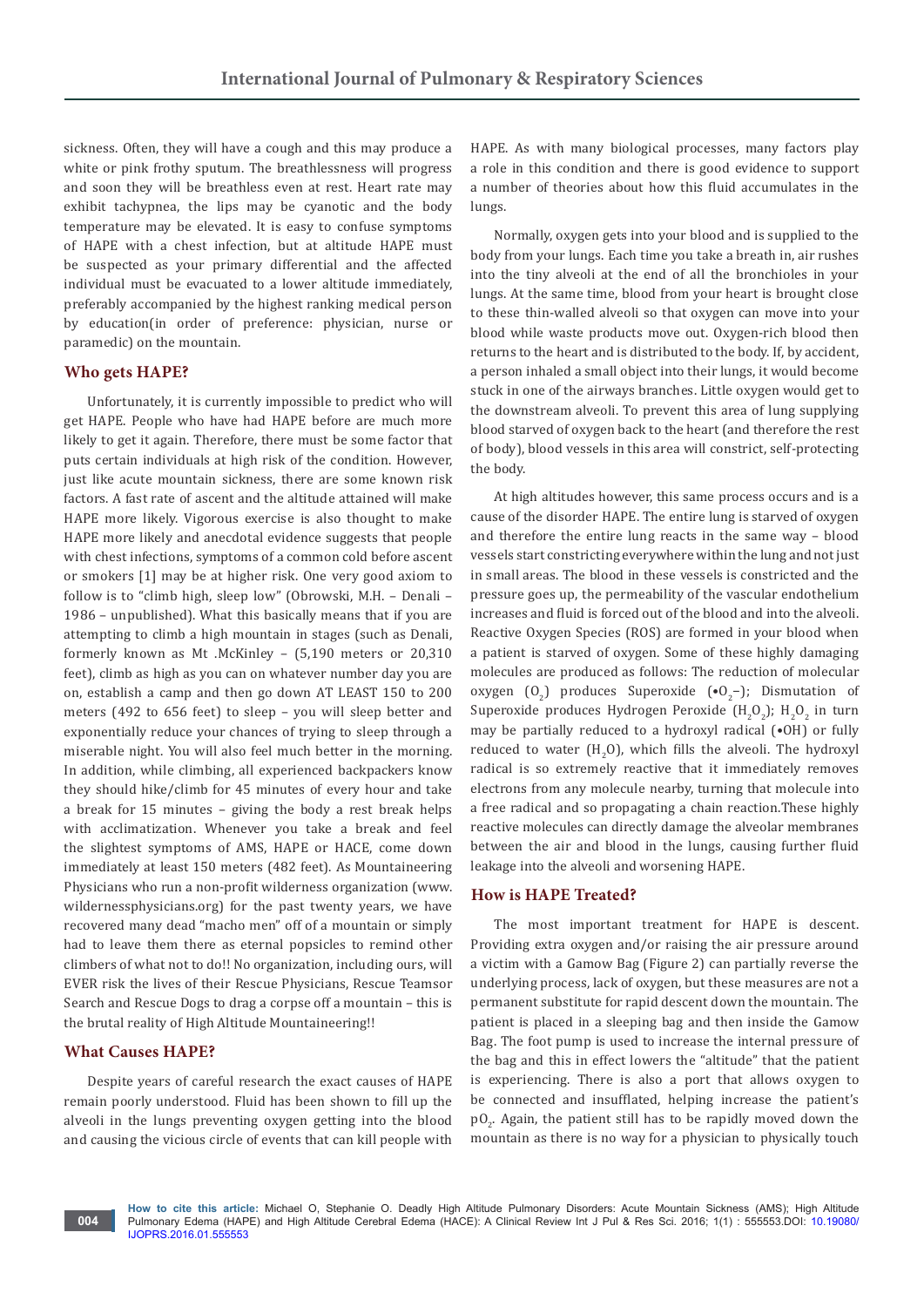the patient and treat him/her. The Gamow Bag is a temporary, although extremely effective adjunct.

The primary author of this paper has personally seen the Gamow Bag actually save the life of a patient on top of California's highest peak, Mount Whitney (14,505 ft. or 4,395 meters). This author climbed Mt. Whitney with his Rottweiler in about 8 hours and when he got to the top, there was a massive commotion going on. A patient had literally dropped unconscious at the summit, but unfortunately he was the group's paramedic and was totally unresponsive. The author took over and by the basic history he could gather from the hysterical group, the patient had either HAPE or HACE, although the author suspected HACE, due to the rapid deterioration and unconsciousness. The author found that they actually had a packaged, brand new Gamow Bag in their medical supplies, but no one even knew what it was. We placed the paramedic-victim in a sleeping bag, then into the Gamow Bag; pressurized the Gamow Bagand hooked up the Rottweiler by her harness to the bag. The dog dragged the patient all the way down to a road that went about ⅓ of the way up the mountain, for people that didn't want to climb the mountain from the base. (This was the problem, a relatively small climb on a high mountain with absolutely no acclimatization). These people had all their vehicles there but were from a different state, so we took one of the trucks with the patient, the author and the Rottweiler in the back and we took the patient to the nearest hospital, about a two hour drive at 100 mph (161 kph). In the meantime, the author had opened the Gamow Bag, started an I.V. TKO and eventually the patient made a full recovery. No drugs were available as this was the paramedics' personal medical kit and paramedics in California are not allowed to possess or give any drugs without a direct order from a physician. The Gamow Bag saved his life for sure and is one of the best investments a mountaineering group can make. Current 2016 pricing: \$2,110; €1,942; £1,465.

Some drugs can be helpful, but should only be used by trained doctors, there for no dosing will be provided here as this article can be read by anyone. Nifedipine is a drug that helps to open up the blood vessels in the lungs. By doing so, it reduces the high pressure in those vessels that is forcing fluid out into the lungs. Following recent research, physicians may also give the steroid, dexamethasone. Drug treatment should only ever be used as a temporary measure; the best treatment is descent.

HAPE also causes breathlessness due the increased fluid in the lungs. It is never normal to feel breathless when you are resting - even on the summit of Everest. This should be taken as a sign that the patient has HAPE and may die soon. HAPE can also cause a fever and coughing up frothy, bloody sputum. HAPE remains the major cause of death related to highaltitude exposure with a high mortality in absence of adequate emergency treatment.

**005**

Physiological and symptomatic changes often vary according to the altitude involved. The Lake Louise Consensus Definition for High Altitude Pulmonary Edema [4] has set widely-used criteria for defining HAPE symptoms.

- The patient should have at least two symptoms [5]:
- 1. Dyspnea at rest
- 2. Cough
- 3. Weakness or decreased exercise performance
- 4. Chest Congestion
- The patient should have at least two signs [5]:
- 1. Crackles or wheezing in at least one lung field
- 2. Central Cyanosis
- 3. Tachypnea
- 4. d.Tachycardia
- Intermediate Altitudes (1,500 2,500 meters or 4,950 – 8,250 feet)
- 1. Clinical symptoms are unlikely
- 2. Blood oxygen levels remain >90%
- High Altitude (2,500 3,500 meters or 8,250 11,550 feet)
- 1. Clinical symptoms are common
- 2. May develop after 2 to 3 days
- 3. Blood oxygen levels may drop below 90% or lower during exercise
- 4. Prior acclimatization will decrease the severity of the symptoms.
- Extreme Altitude (>5800 meters or 19140 feet)
- 1. Blood oxygen levels are <90%, even at rest
- 2. Progressive deterioration may occur despite acclimatization

#### **Introduction and Facts Regarding HACE**

If a travelling companion has symptoms of acute mountain sickness and becomes confused or unsteady or develops an extremely severe headache or vomiting, they may have the life-threatening condition called High Altitude Cerebral Edema (HACE).

There are many remedies touted as treatments or "cures" for altitude sickness, but there is no evidence to support any of them. The only chance the patient has is IMMEDIATE evacuation to as low an altitude as possible. Put the patient in a Gamow Bag if one is available.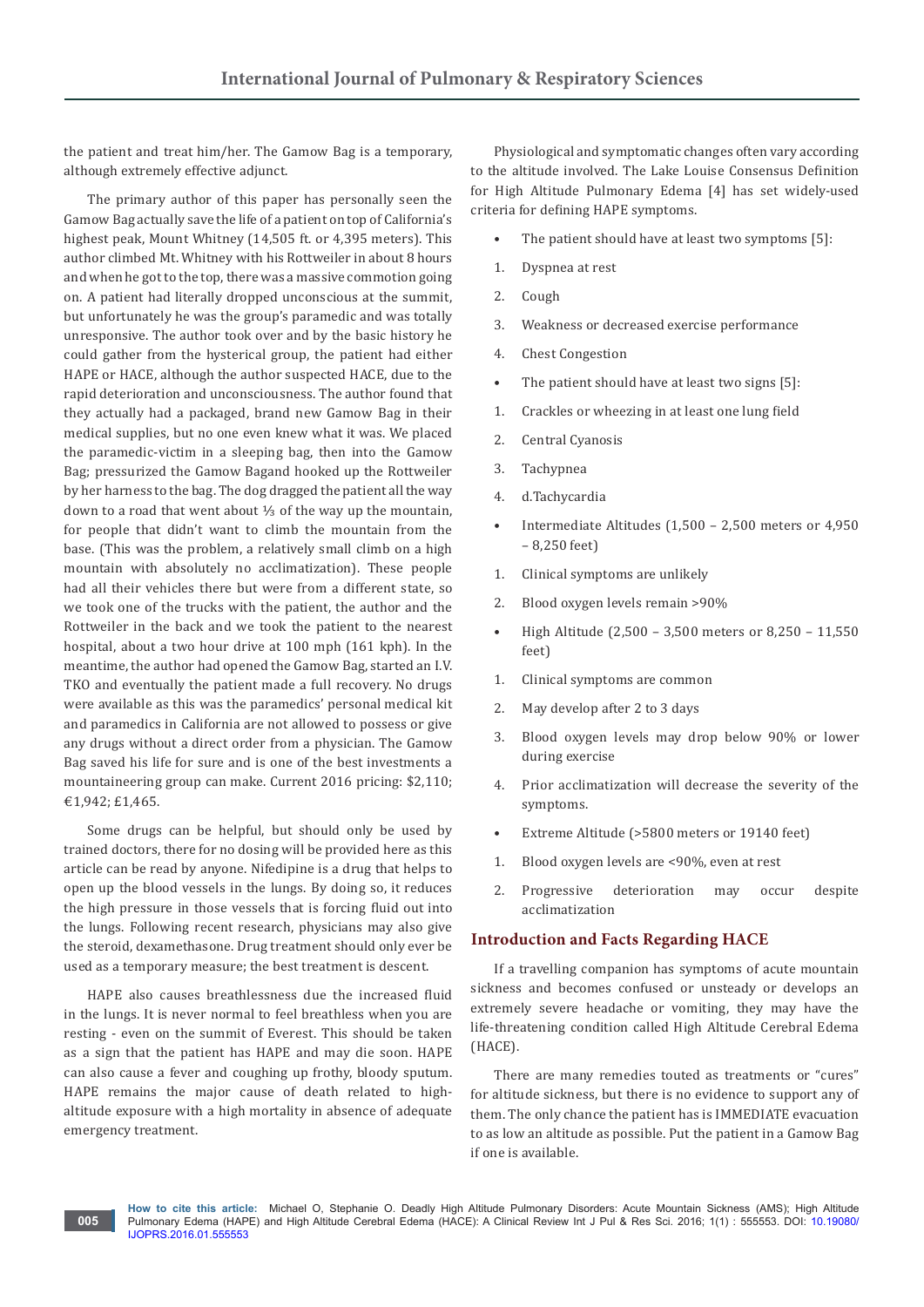# **General Facts Regarding HACE**

HACE is high altitude cerebral edema and is a build-up of fluid on the brain. HACE is extremely life-threatening and requires urgent action.

#### **What are the Symptoms?**

HACE is the most severe form of acute mountain sickness [6]. A severe headache, vomiting and lethargy will progress to unsteadiness, confusion, drowsiness and ultimately a coma. Drowsiness and loss of consciousness occur shortly before death. HACE can kill in only a few hours, so the treating person must act immediately. If you wait a "few hours" until it is light enough to see, the patient will either die waiting to be evacuated or shortly thereafter. A person with HACE will find it difficult to walk heelto-toe in a straight line (ataxia) – this is a useful test to perform on someone with severe symptoms of acute mountain sickness. HACE should also be suspected if a companion starts to behave irrationally or bizarrely. Protect the patient from hurting him or herself by removing or hiding anything sharp or dangerous objects (such as climbing axes) or weapons.

# **Who gets HACE?**

About 1% of people who ascend to over 3,000meters (9,900 ft.) get HACE. The lowest altitude at which a case of HACE has been reported was 2,100meters (6,930 ft.). HACE can also occur in people with HAPE and vice versa. Factors that increase the risk of HACE are similar to those for acute mountain sickness and HAPE. The faster the rate of ascent and the higher the altitude, the more likely it is that HACE will develop. HACE is thought to occur mainly in trekkers or climbers who have ignored symptoms of acute mountain sickness and continued climbing higher rather than staying at the same altitude or descending.

## **What causes HACE?**

The cause of HACE, like HAPE, remains unknown. Several factors may play a role including increased blood flow to the brain. An increase in blood flow is a normal response to low oxygen levels in the brain as the body needs to maintain a constant supply of oxygen to the brain. However, if the blood vessels in the brain are damaged, fluid may leak out of the vessels [7] and cause HACE. The skull is an immobile encasement designed to protect the brain, but any additional fluid will increase intracranial pressure, contributing to HACE and in the extreme, causing an *Uncal Herniation* (a subtype of transtentorial downward brain herniation) and instant death.

## **How is HACE Treated?**

As mentioned before, HAPE and HACE often occur together, so as the treating physician, do not waste time trying to ascertain which one the patient has, just get the patient evacuated to a lower altitude as soon as possible.

Again, as with HAPE, rapid descent is the most effective treatment of HACE and should not be delayed if HACE is suspected. A Gamow Bag (Portable Pressure Chamber - Figure 2), can be used as a temporary measure and, if available, oxygen and a drug called dexamethasone should be given, but only by a physician [8].



#### **Quick Summary and Conclusion**

Altitude sickness occurs when an individual who is accustomed to low altitudes rapidly climbs to a high altitude [8]. Altitude sickness is a potentially lethal complication of climbing to altitudes above 8,000 feet (2,425 meters) [9-11]. Three main syndromes of altitude illness may affect travelers: Acute Mountain Sickness (AMS), High Altitude Pulmonary Edema (HAPE) and High Altitude Cerebral Edema (HACE). The risk of dying from altitude related illnesses is low, at least for tourists. For trekkers to Nepal the death rate from all causes was 0.014% and from altitude illness 0.0036%, soldiers posted to altitude had an altitude related death rate of 0.16%.

Treatment of altitude related illness is to stop further ascent and if symptoms are severe or getting worse, to descend immediately! DO NOT DELAY!! Oxygen, drugs, Gamow Bags and other treatments for altitude illness should be viewed as adjuncts to aid descent, NOT AS PRIMARY TREATMENTS!

The Death Zone is the name used by mountain climbers for high altitude where there is not enough oxygen for humans to breathe. This is usually above 8,000 meters (26,400 feet). Most of the 200+ climbers who have died on Mount Everest have died in the death zone.

# **Human Studies**

No human patients were used in the development and writeup of this paper.

#### **References**

- 1. [Machowicz R, Ciechanska J, Zycinska K, Mahboobi N, Wnekowicz E,](http://www.ncbi.nlm.nih.gov/pubmed/22826067)  [et al. \(2013\) Medical Students Attitude Toward Smoking in Warsaw,](http://www.ncbi.nlm.nih.gov/pubmed/22826067)  [Strasbourg, and Teheran. Adv Exp Med Biol 755: 195-202.](http://www.ncbi.nlm.nih.gov/pubmed/22826067)
- 2. [Tadeusz Z, Michael O, Bychawsk M, Bialas B, Zycinska K, et al. \(2013\)](http://michaelobrowski.blogspot.in/2013/01/the-influence-of-sera-from-interstitial.html)  [The Influence of Sera from Interstitial Lung Disease Patients on Human](http://michaelobrowski.blogspot.in/2013/01/the-influence-of-sera-from-interstitial.html)  [Mononuclear Cell Production of VEGF and bFGF. Adv Exp Med Biol 756:](http://michaelobrowski.blogspot.in/2013/01/the-influence-of-sera-from-interstitial.html)  [139-145.](http://michaelobrowski.blogspot.in/2013/01/the-influence-of-sera-from-interstitial.html)
- 3. A quick derivation relating altitude to air pressure. Portland State Aerospace Society (2004) accessed 05-03-2015.
- 4. <http://www.high-altitude-medicine.com/AMS-LakeLouise.html>
- 5. [Zielonka TM, Demkow U, Radzikowska E, Bialas B, Filewska M, et](http://www.ncbi.nlm.nih.gov/pubmed/21147657)